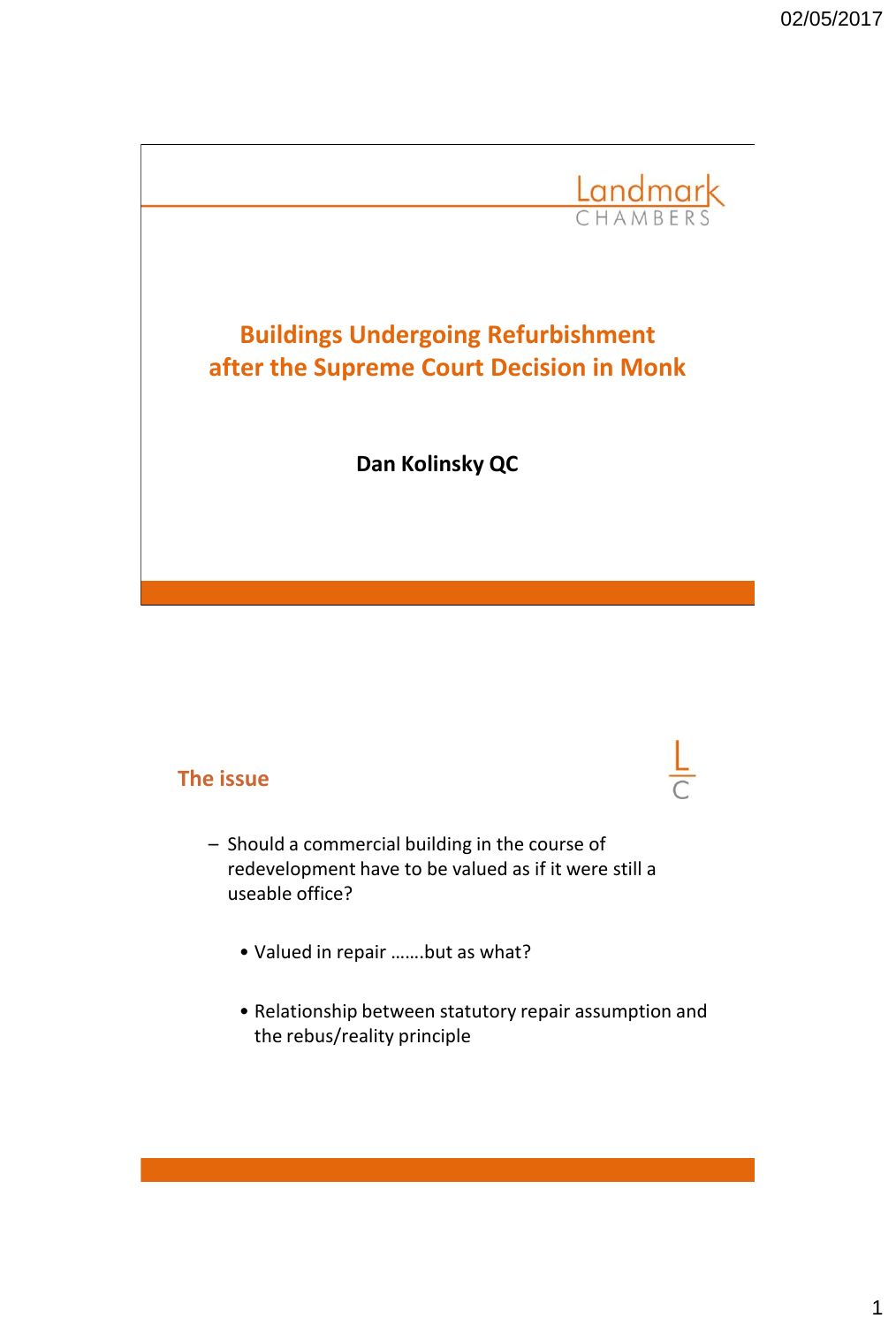### **Relevant background**

- Pre LGFA 1988 statutory hypothetical tenancy of non-industrial property required that landlord bear the costs of repairs
- Wexler v Playle (1960) landlord to put in repair
- Saunders v Maltby (1976) landlord's obligations did not extend to uneconomic repairs which were disproportionate to value of property

### **Relevant background (2)**

- 1988 Act recasts repairing assumption for nondomestic hereditaments by reference to hypothetical tenancy in which tenant bears repairing assumption
- Benjamin v Anston (1998) LT decides that the change is significant (on the statute as it then applied) such that rateable value would be adversely affected by a state of disrepair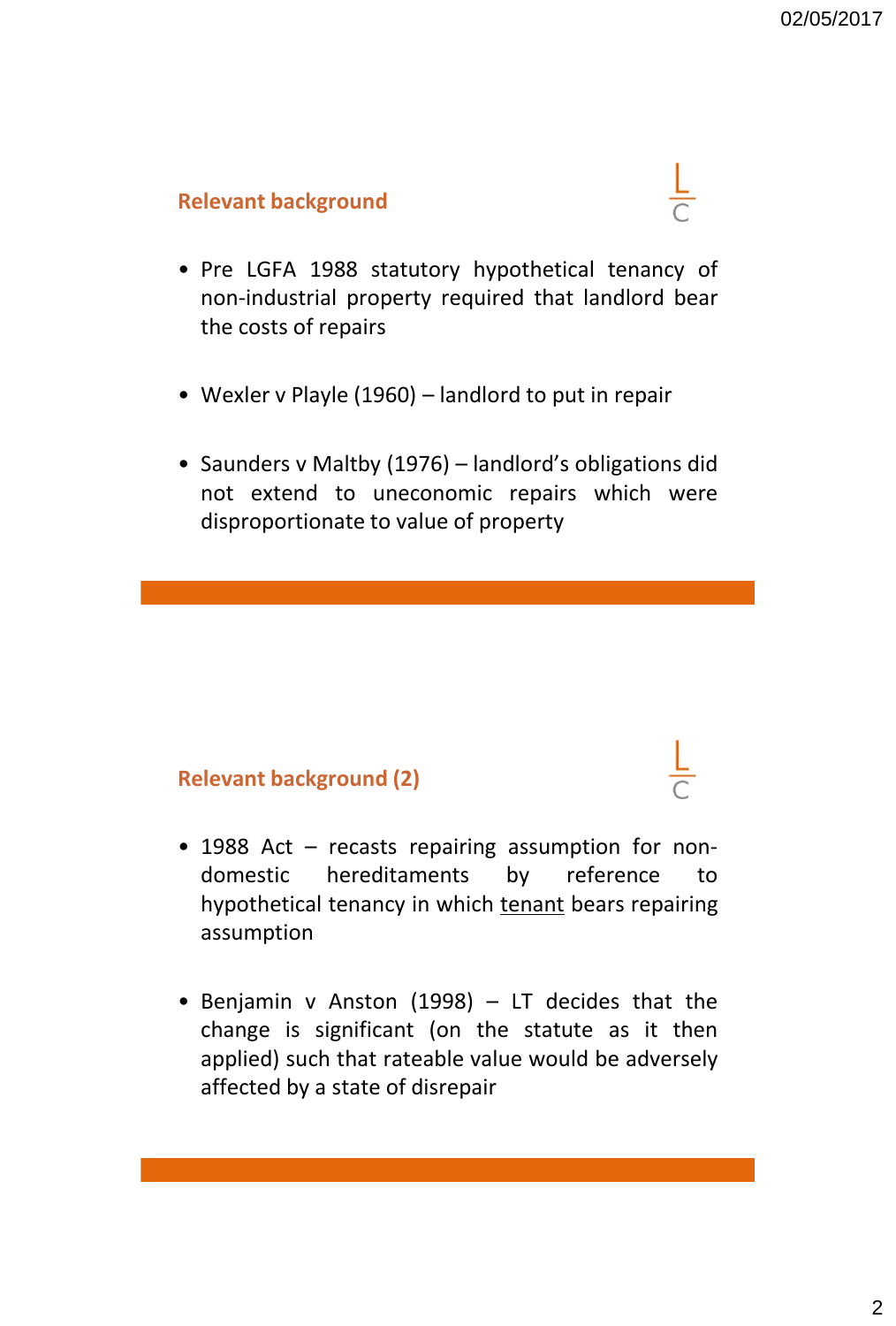### **Relevant background (3)**

#### Rating (Valuation) Act 1999 amends 1988 Act

"the rateable value of a non-domestic hereditament… shall be taken to be an amount equal to the rent at which it is estimated the hereditament might reasonably be expected to let from year to year on three assumptions

- (a) The first assumption is that the tenancy begins on the day by reference to which the determination is to be made
- **(b) The second assumption is that immediately before the tenancy begins, the hereditament is in a state of reasonable repair, but excluding from this assumption any repairs which a reasonable landlord would consider uneconomic;**
- (c) The third assumption is that the tenant undertakes to pay all usual tenant's rates and taxes and to bear the cost of the repairs and insurance… "

#### **Relevant Background (4)**

- Speech of Baroness Farrington to Grand Committee of the House of Lords during passage of the 1999 Bill
	- Address lacuna in statutory provision that no reference to state of repair
	- Government reversing Benjamin v Anston
	- Seeks to "reinstate" existing practice
	- "buildings undergoing alterations and refurbishment" where "extensive works required to make the property capable of beneficial occupation" and in many cases "stripped back to shell" should be "considered in actual state" and "if it is incapable of beneficial use, removed from the rating list"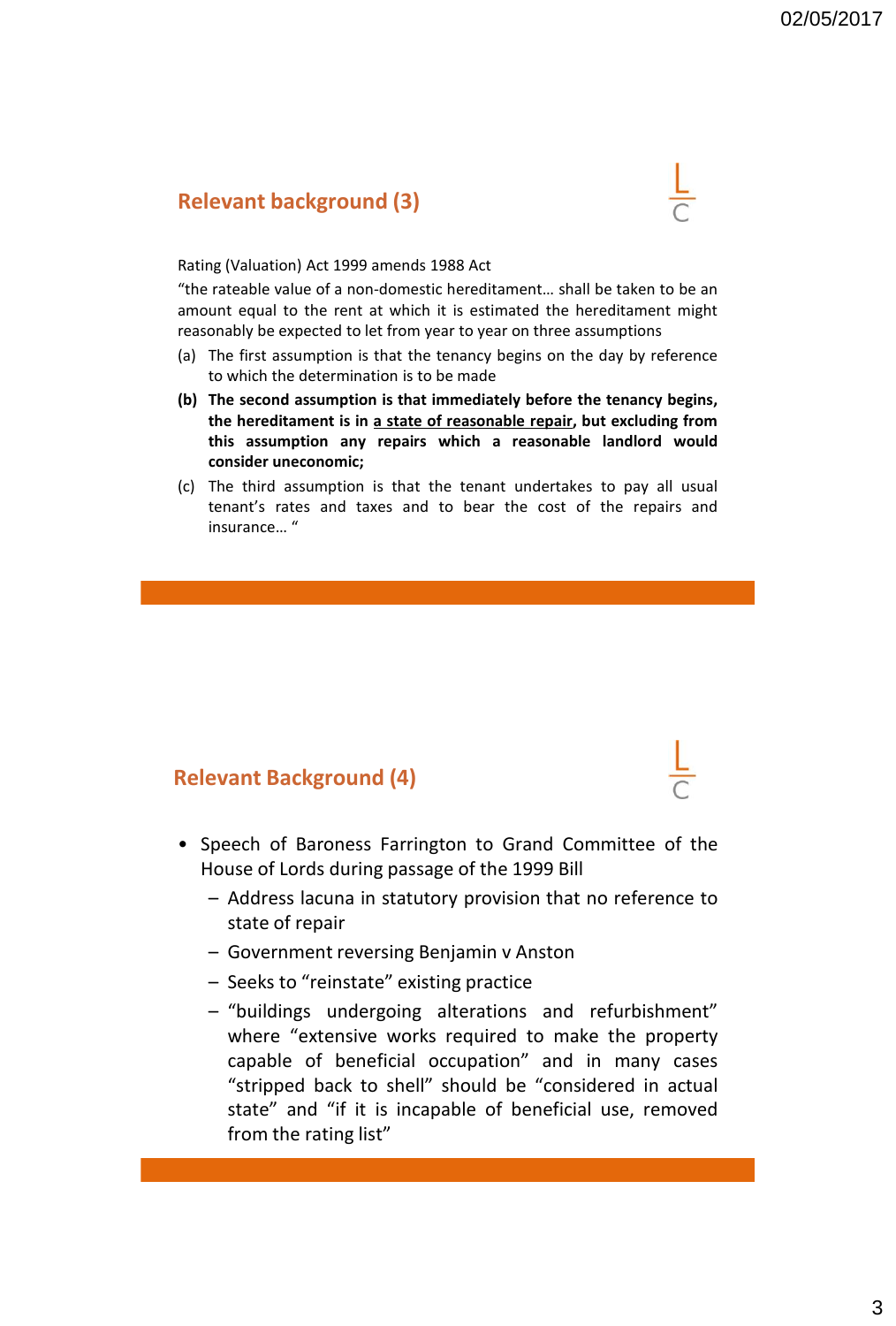### **Monk – facts**



- Renovation contract in place
- As at material day: extensive stripping out had occurred (majority of ceiling tiles; suspended ceiling grid; light fittings; 50% of raised floor; electrical wiring)

#### **Monk - Rating History**

- Proposal to alter list to reduce RV to £1 as "building undergoing reconstruction"
- VT identifies material date as 6/1/12 and dismisses appeal as concludes nothing to prevent economic repair of premises
- UT(LC) confirms MD as  $6/1/12$  but holds that RV should be reduced to £1 as building undergoing reconstruction that is incapable of beneficial occupation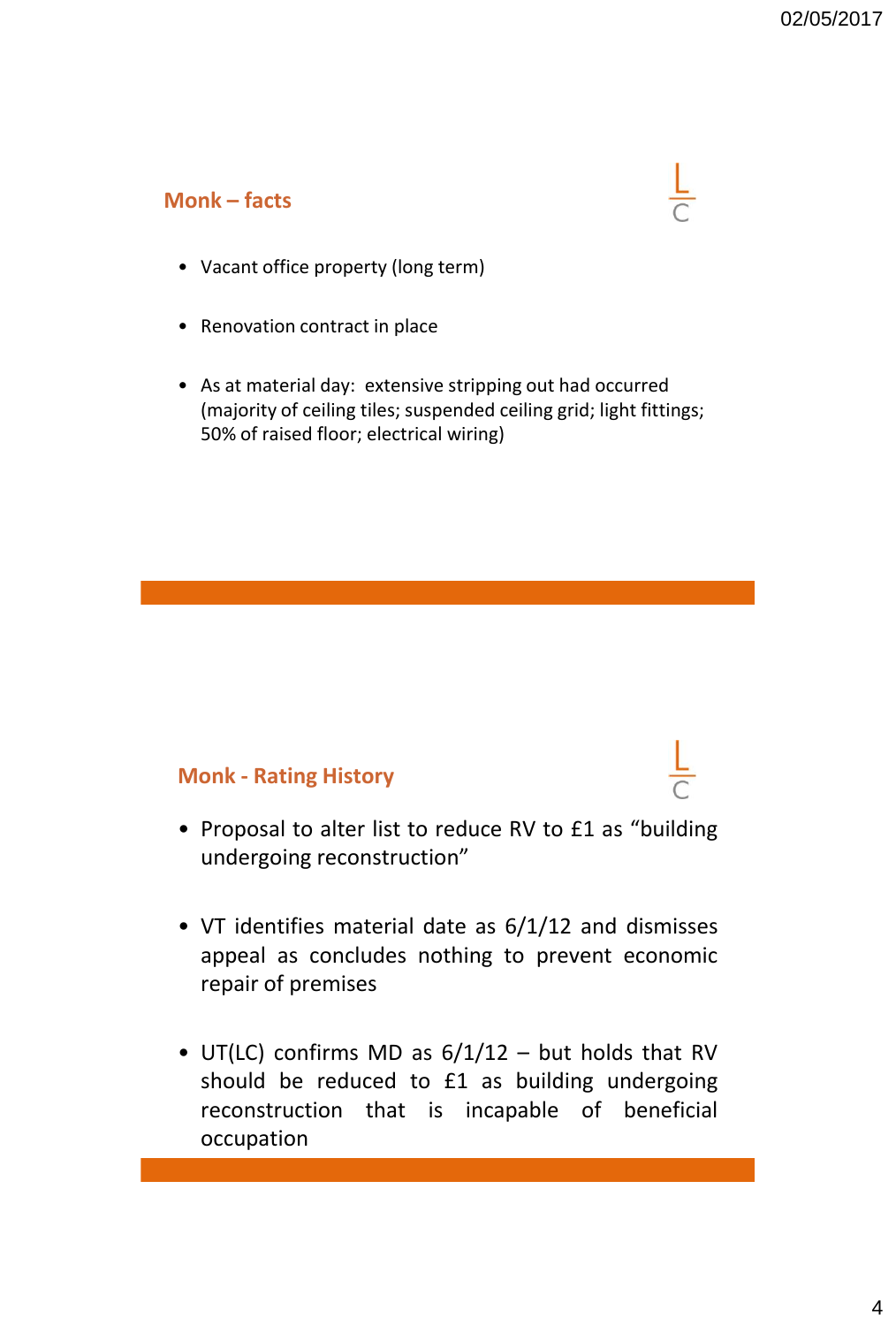### **Monk - Court of Appeal's Decision**

- VO appeals to CA
- CA allows appeal decides:
	- Rebus/reality principle can be replaced by contrary instructions in statute – and para 2(1) "is a required assumption which is potentially counter-factual" (para 7)
	- Description of property in rating list is "natural starting point" (para 24); here "offices and premises"
	- At material day property not in reasonable repair as office and premises (para 25)
	- Need to assume that work which "can properly be described as work of repair" has been carried out provided not uneconomic (para 25) (NB - did not accept VO argument that "state" of deemed repair" is what matters so that does not matter how works are categorised)

### **Court of Appeal's Decision (2)**

- Ask: is property worse than it was at earlier time? (para 26)
- Approach to whether stripped out elements can be described as repair-
	- 3 tests from Easington (1989) 58 P&CR 201 (para 28)
	- Ask in respect of hereditament not component part so replacement of old and worn out air conditioning is repair even if old had been removed from property by material date (paras 34/5)
	- don't look at intention of actual tenant but objective nature of works (rejection of "scheme" approach – para 36)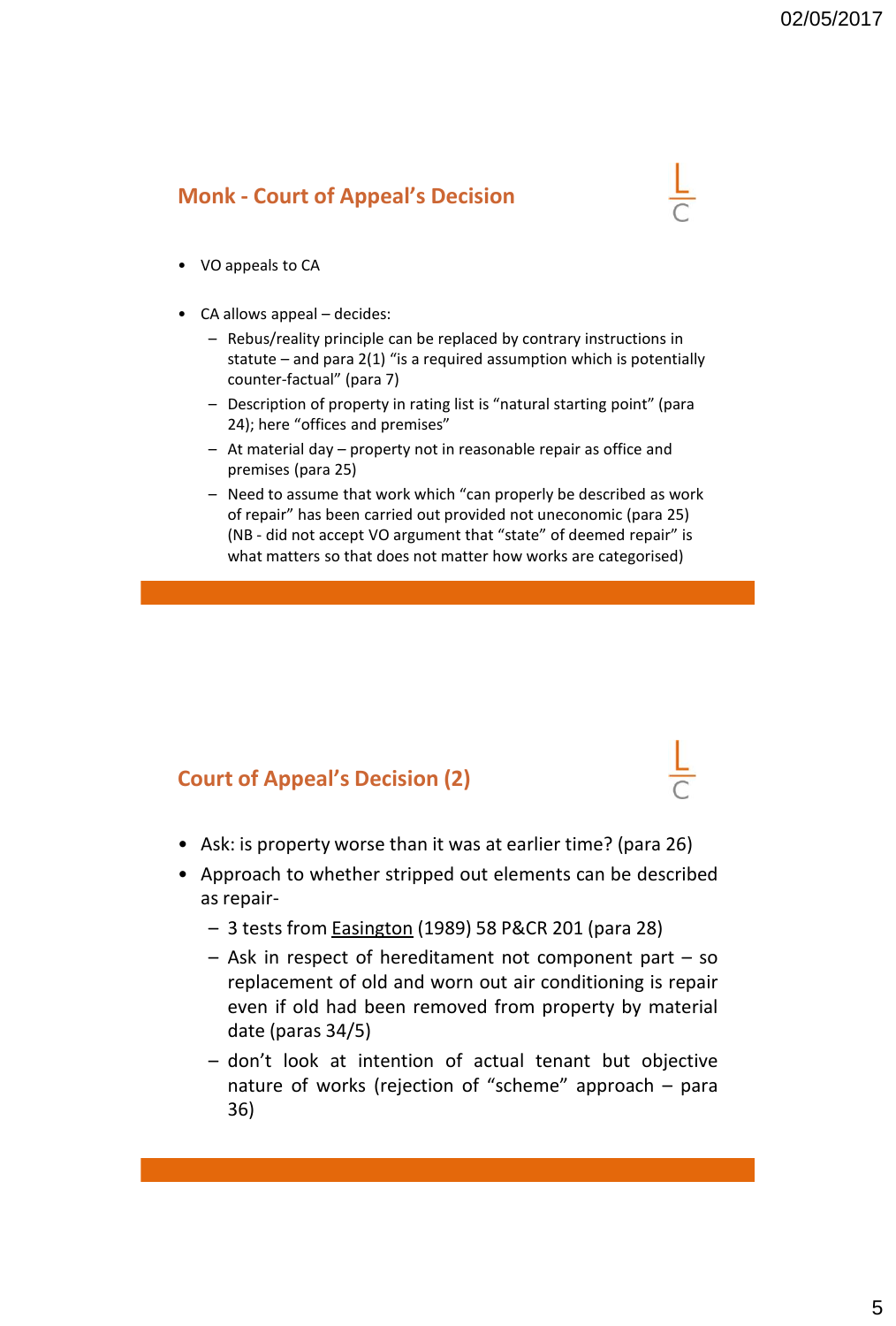## **Monk – position after the CA decision**

- Centrality of whether notional works are "repair"
- Look back to "list description"
- Law does not reflect the way either party argued the case
- Unclear how workable in practice CA's approach is during the process of transformation of property
- Cannot be reconciled with past practice or legislative intention as recorded in Baroness Farrington's speech

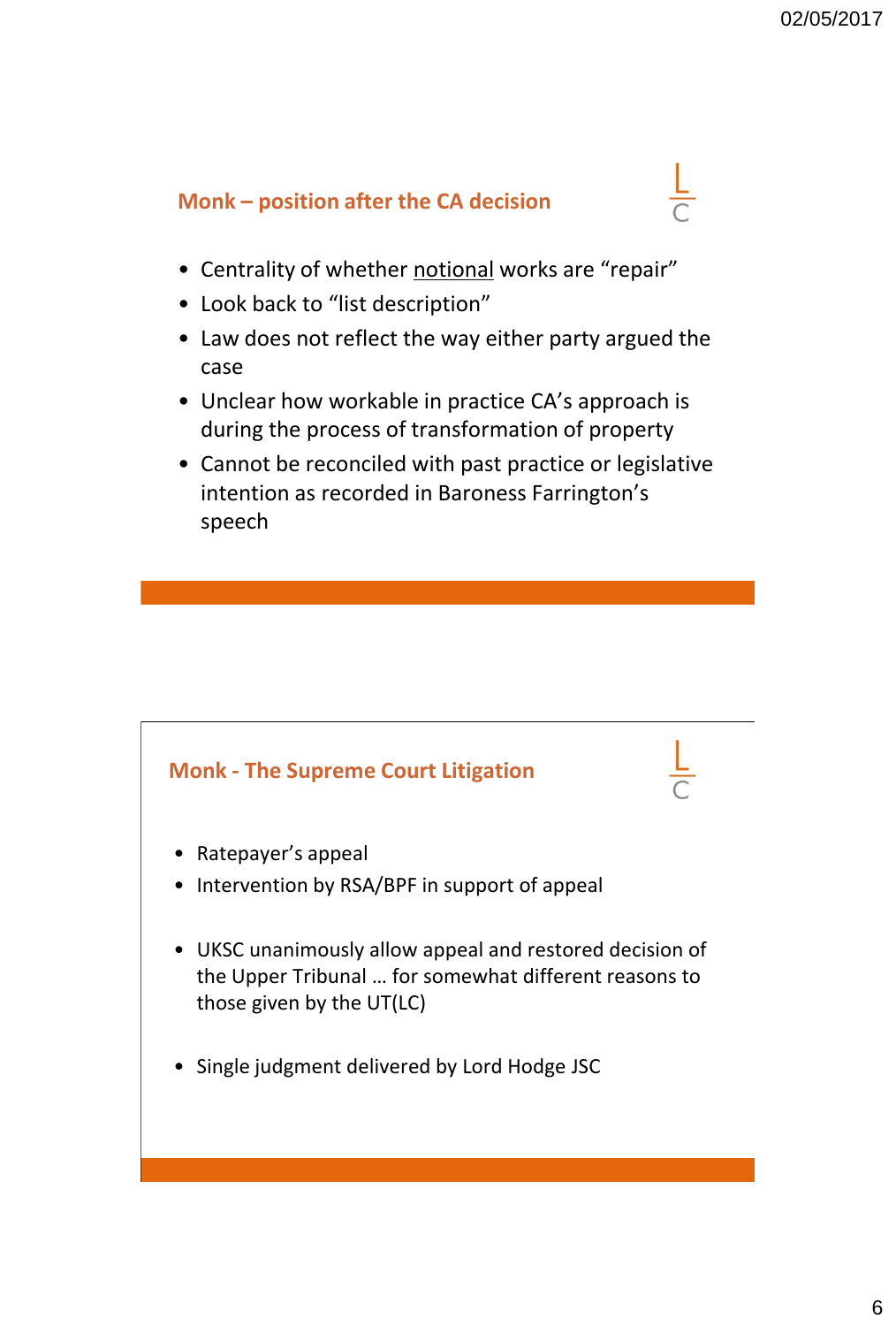

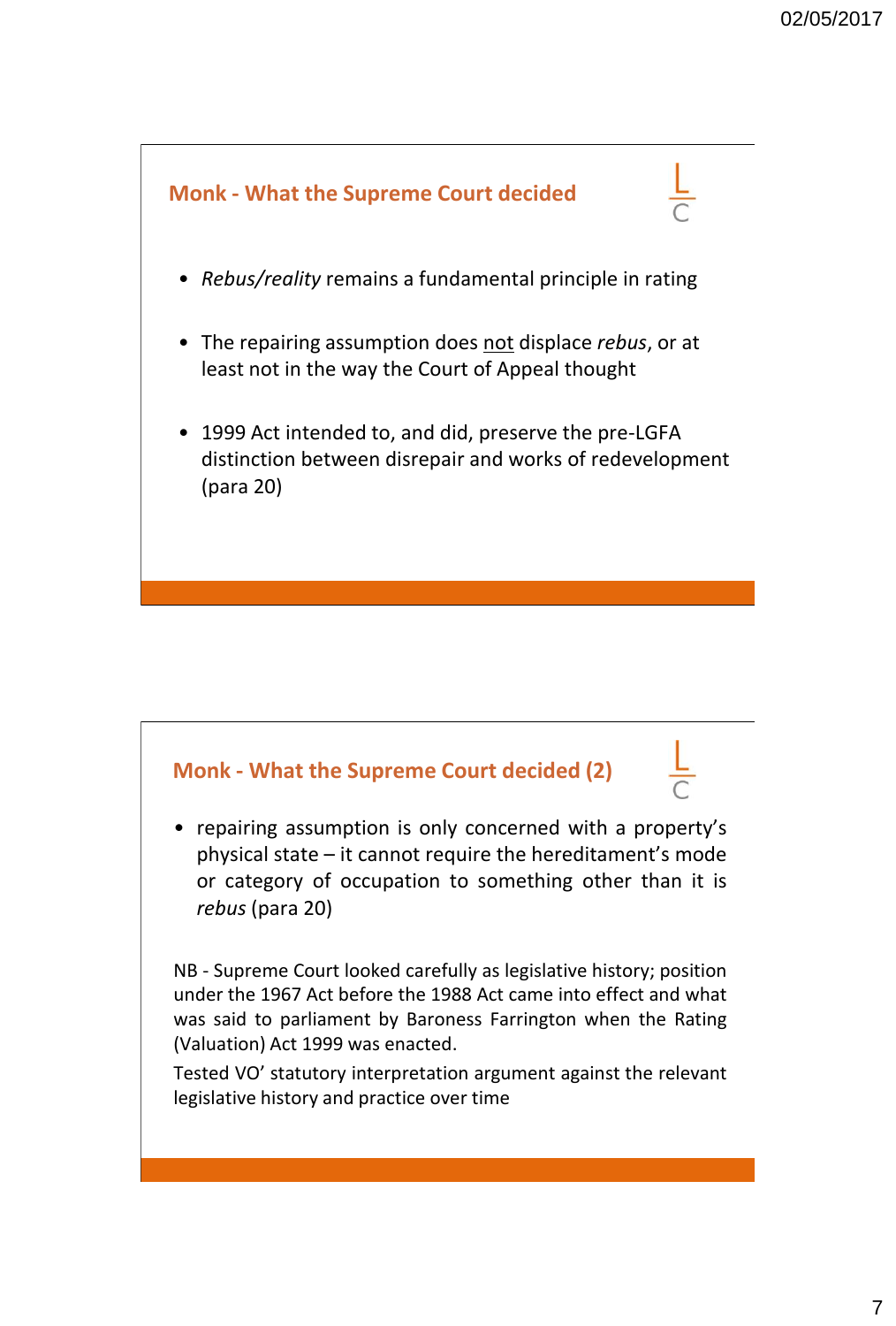

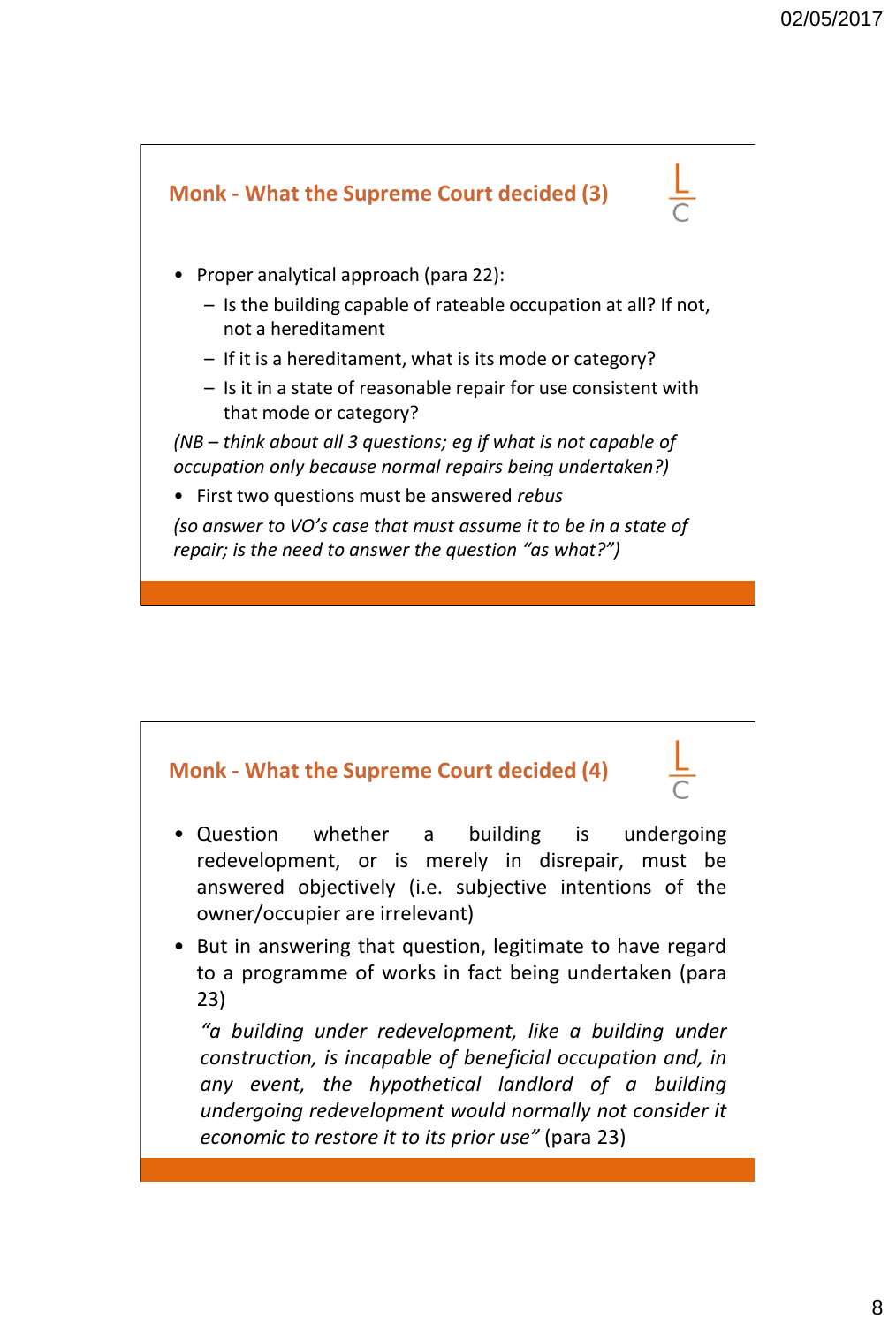

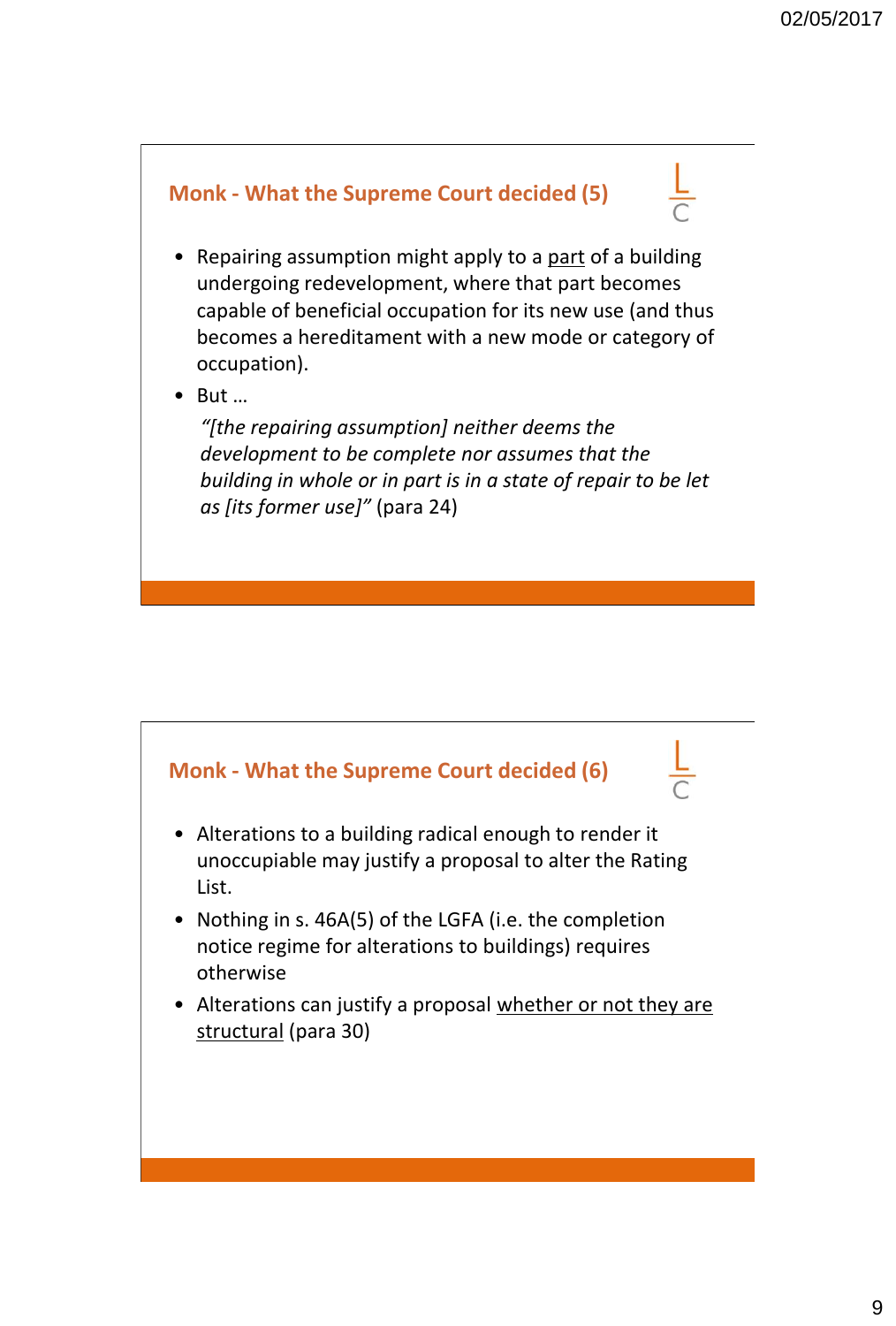

- Supreme Court endorsed the practice of treating hereditaments undergoing reconstruction, and consequently incapable of beneficial occupation, as hereditaments with the mode or category of "building undergoing reconstruction" and a nominal RV, rather than outright deletion.
- "*No basis*" for limiting such an alteration to cases where restoration to previous condition has become uneconomic (para 31)



- Supreme Court did not regard its interpretation as giving rise to risk of abuse (para 32):
	- First, the sanctioned approach has worked for years before the Court of Appeal decision, with no suggestion that it was ineffective.
	- Parliament has given the Secretary of State the power to make anti-avoidance regulations (s. 66A of the LGFA). The fact this power has not been exercised suggests that there is not a serious problem with avoidance.
	- In any event, if a problem arises, it can be solved by exercising s. 66A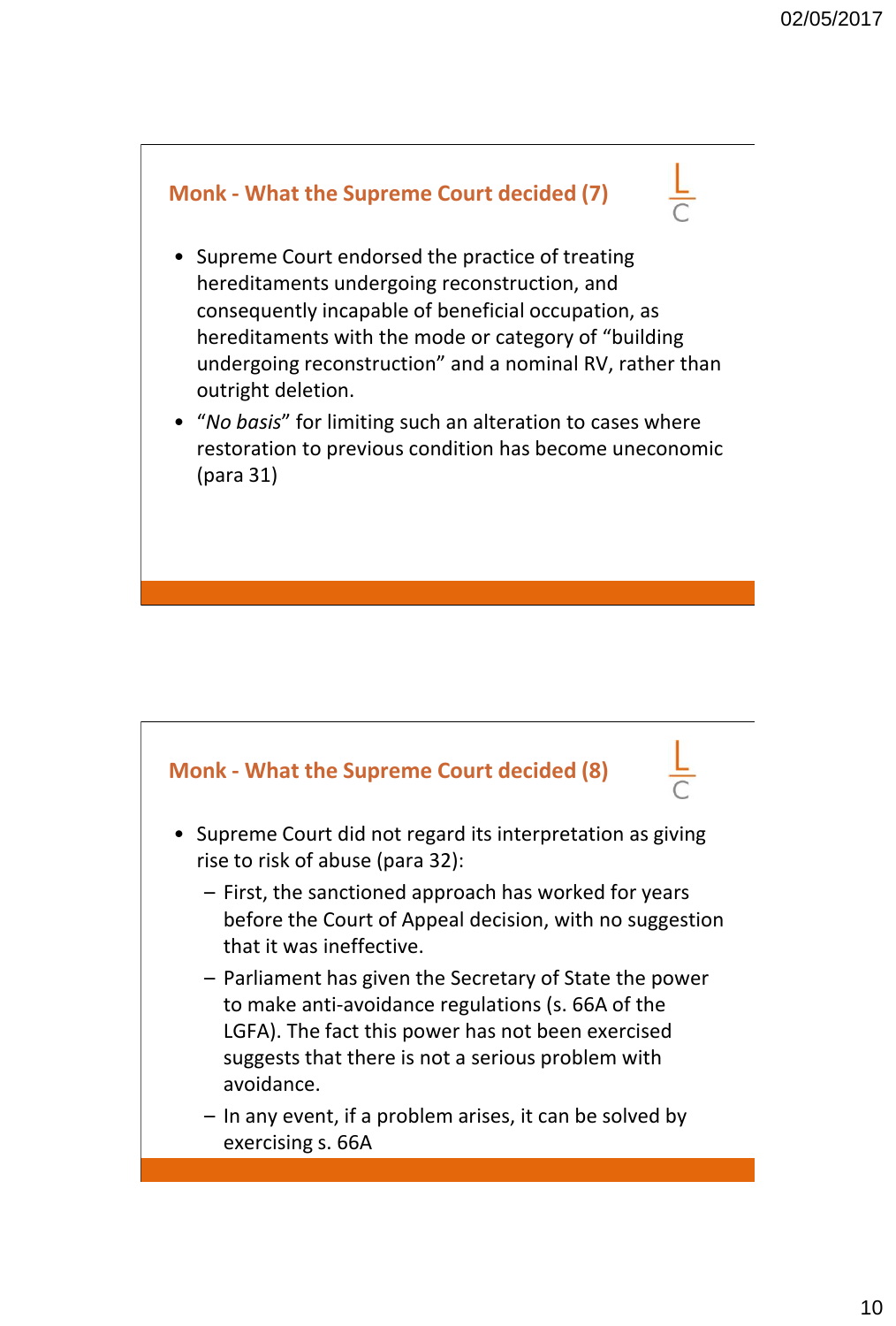

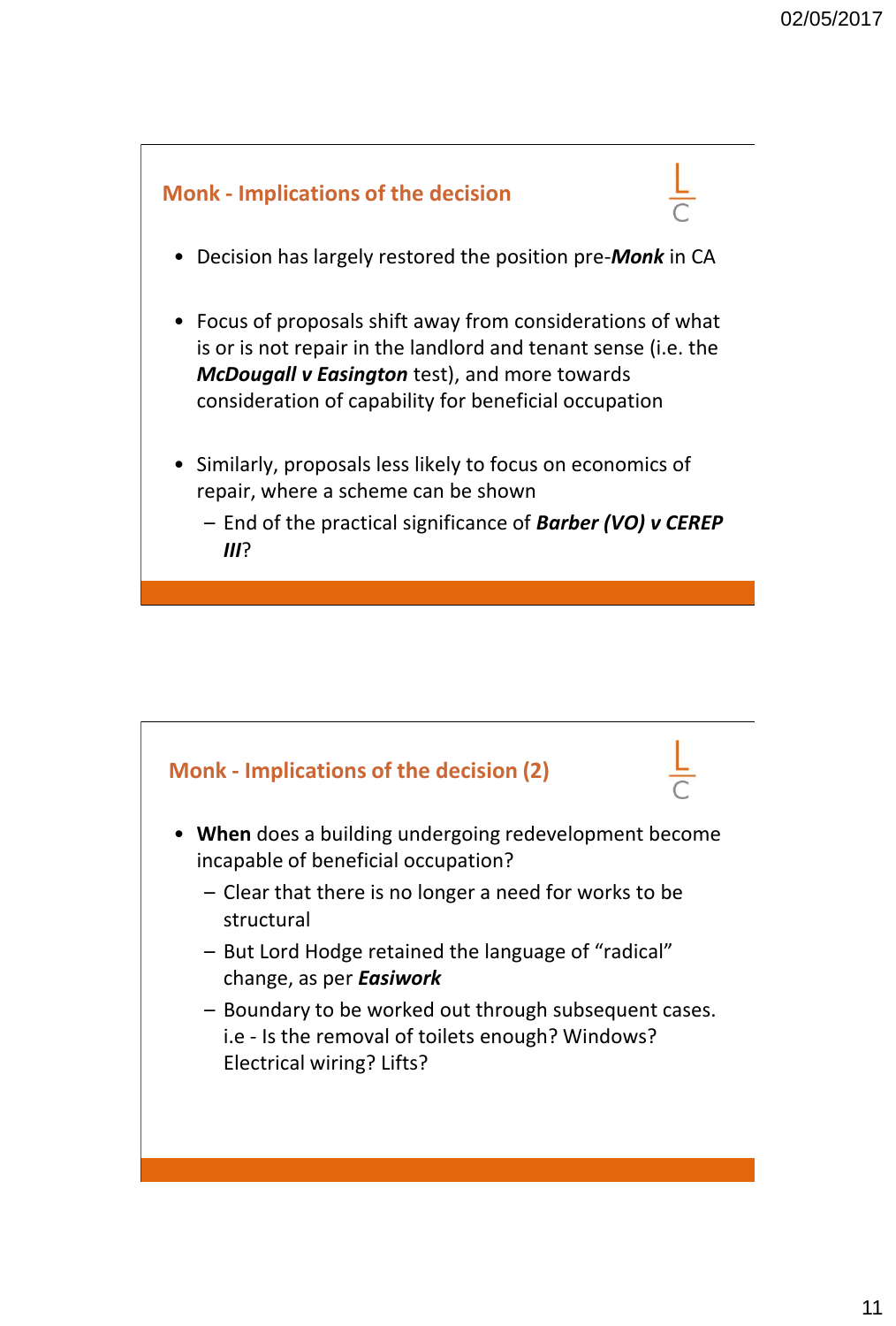